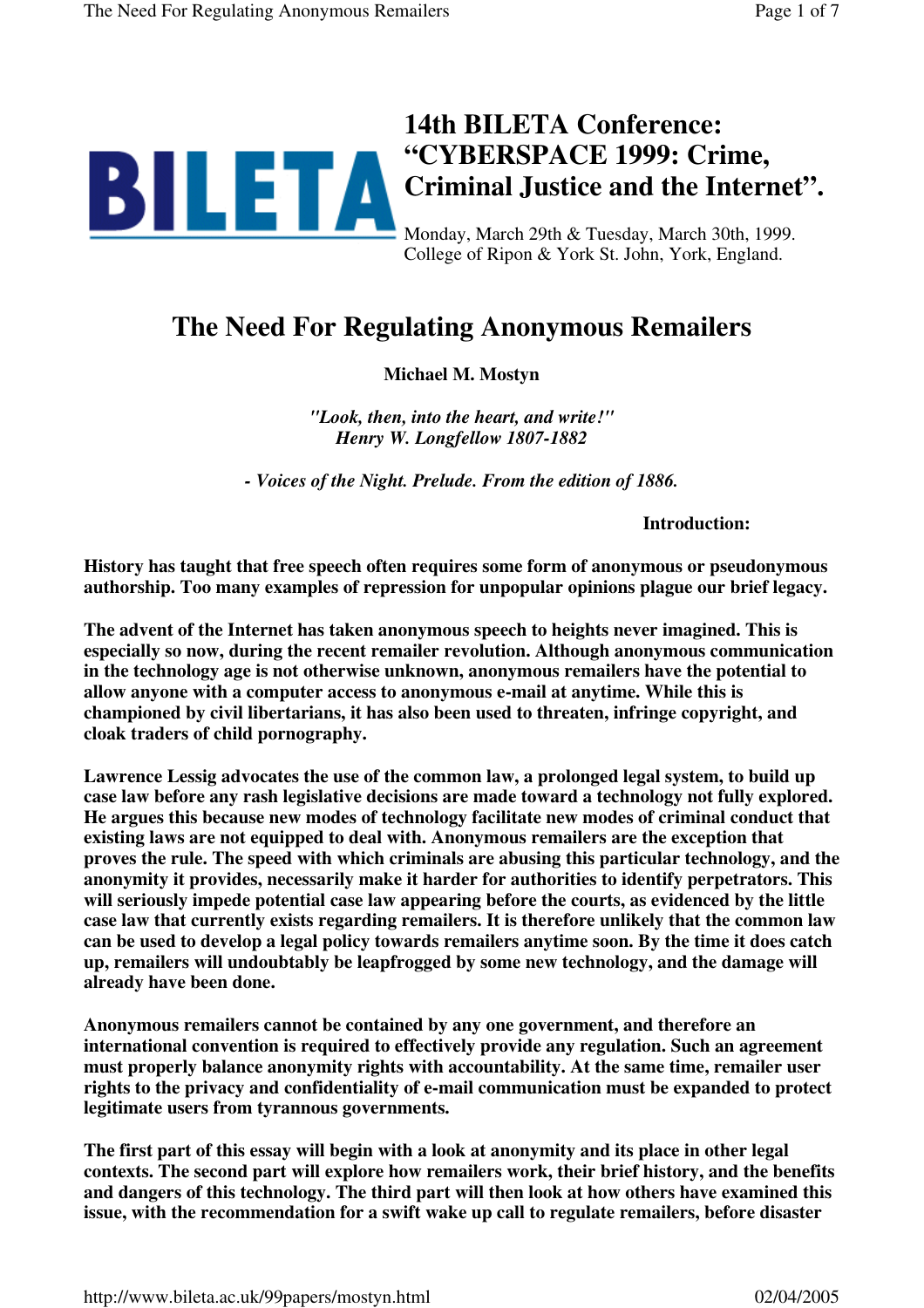**strikes. However, the protection of the remailer user's confidentiality must not be sacrificed to this end.**

## **Part I: Anonymity:**

**An anonymous message has been defined as a message providing the recipient with no information concerning the identity of the message originator. But this is rarely, if ever, true. An author may tend to give away his identity merely by the style of writing or the use of an unusual metaphor that the reader has known the author to use before in a similar context. There may also be third parties who have access to the author's identity, such as a remailer operator, or an access provider. Therefore the level of anonymity in e-mail is often a matter of degree, depending on how difficult it is to obtain additional information about the author. In other words, online anonymity is subject to traceability, including a remailer operator's duty (or lack thereof) to disclose user names.**

**Similarly, a pseudonymous message is one that is both anonymous and, "contains some information about the identity of some cognizable entity that is the originator of the message".**

**So a series of e-mails from a certain anonymous source may in this way build up some reputational capital, although the true identity of the author remains unknown. Richard Bachman was known to write great short stories, but who could have guessed he would later write under the name of Stephen King. Under these definitions, any ban on electric anonymity may have the unfortunate effect of banning pseudonymity as well.**

**The privilege relationship1. The communications must originate in confidence; 2. Confidentiality must be essential for an acceptable preservation of the parties relationship; 3. The relationship must be one the community deems worthy of such protection; and, 4. Injury to the relation through disclosure must be greater than any benefit gained. See John H. Wigmore, Evidence in Trials at Common Law (McNaughton rev. ed., 1961). has been upheld in the courts time and again in order to protect anonymity and pseudonymity in a variety of relationships that society has deemed worthy of confidence. For example, a solicitor is not compellable to reveal a client name, unless acting with him or her in furtherance of a fraud or wrongful act. The government informant and journalist/source relationships have also been protected, as they encourage the reporting of crimes and other important matters. While none of these privileges are absolute, dependant as they are on a balancing of the circumstances, they do indicate a firm desire to protect anonymity when to do otherwise may lead to a chilling effect on worthy behaviour.**

**Analogizing to a related technology, many feared that Caller ID might dissuade some from contacting certain organizations, such as an abuse hotline, for fear of having their identity revealed. Courts subsequently found Caller ID not to be in the public interest unless free call blocking was also offered. Critics of this view attempt to differentiate between anonymity and privacy, suggesting there should not be a right to hide on a public telephone network. The same reasoning ought to apply to the Internet, a public worldwide interconnection of computers. Such authors raise these concerns not to rid society of anonymity, which has many legitimate and important purposes, but rather to bring a greater sense of accountability to those who abuse the technology. This is a valid concern, as will later be discussed under the dangers of anonymous remailers. Nonetheless, society must be steadfastly vigilant in protecting the freedom of speech, which in times of darkness may only be facilitated through anonymity. And in an age of increasing Internet surveillance and personal profiling, anonymity may be the only tool to help even the odds.**

#### **Part II: Anonymous Remailers:**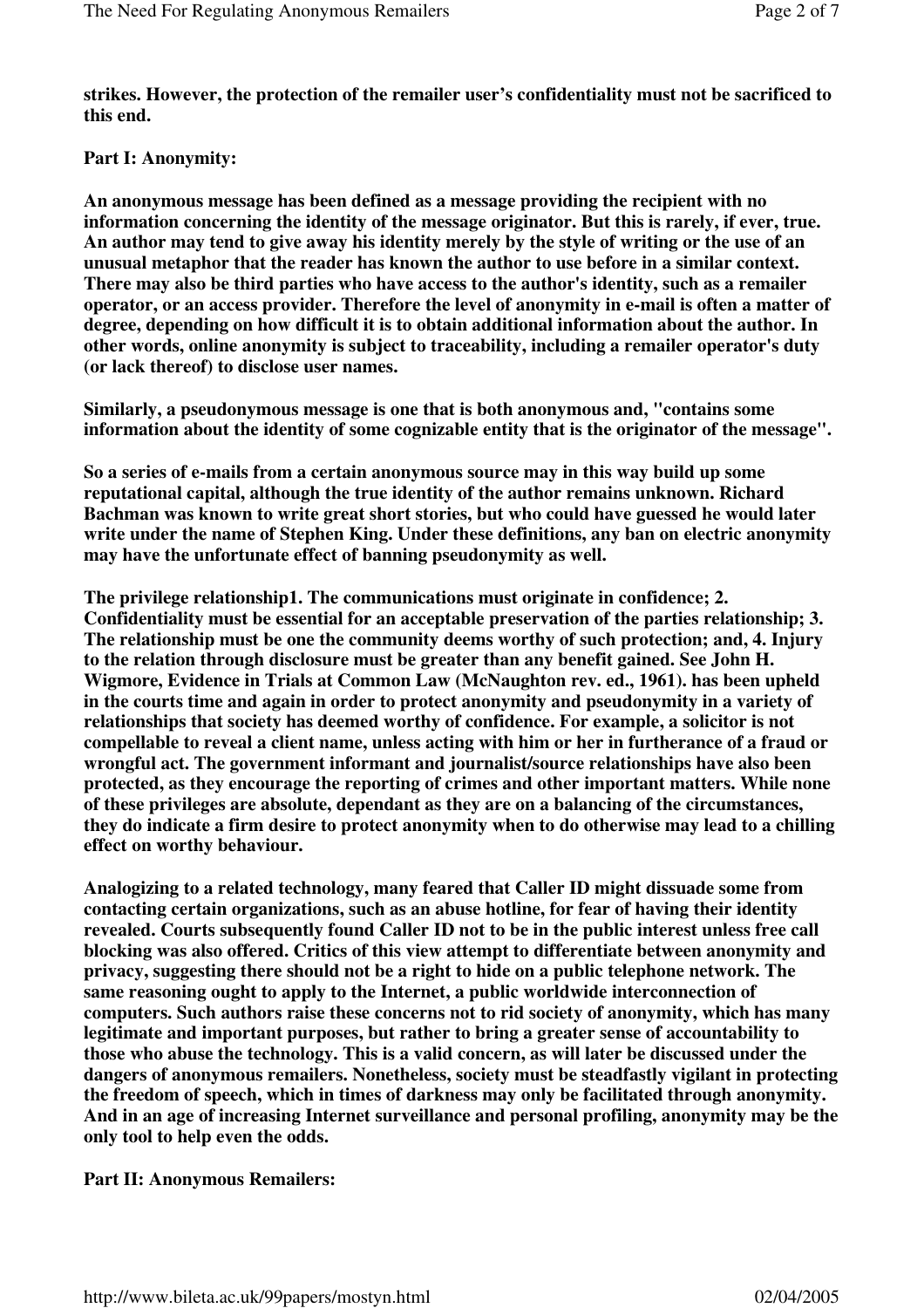## **A. Anonymous e-mail:**

**The Internet has brought the same conflict between accountability and anonymity to a new level with the introduction of e-mail communication. There are generally five methods of anonymity available when composing an e-mail. One may send an e-mail from another's valid account, but this also requires their often difficult to acquire password. A second method is by altering one's Internet browser's preferences. By altering the SMTP server, name, and e-mail address, it can appear that the message is coming from anyone's name at any imaginary address. However, this is also easily traceable by any computer user with even the slightest sophistication, as one's IP address is also sent. The third method is to telnet to a server's mail port, a security hole that is rarely closed. This method is similar to altering the browser, but much more difficult to trace. This method's weakness is that responses cannot be received. A fourth method has similar benefits and limitations as using the mail port, although by much more complex means. This is accomplished by telneting to a news port on a host machine. The fifth method of composing anonymous e-mail is potentially the most expedient approach to anonymous communication over the Internet. This is through the use of anonymous remailers.**

## **B. How Remailers Work:**

**Remailers are servers designed to strip all identification marks from any e-mail messages sent to it. The e-mail is then forwarded to the intended destination, with new identification marks placed onto the message, denoting the remailer as the message originator. Responses to the message can then be sent to the remailer which will forward it to the original author. This can create what is referred to as "double blind" communication, where two people can converse without knowing the identity of the other, due to the remailer's intermediary role. When several remailers are combined into a chain, located in various jurisdictions around the globe, together with the use of encryption software easily available on the Internet, the traceability or interception of such a message is highly unlikely.**

**Even this method does not offer absolute anonymity. The anonymous remailer operator must hold a list of sources and corresponding numbers in order to forward the mail to the anonymous account. This operator will always act as the weak link. PC industry pundit John Dvorak has stated that some remailers may already be fronts for government intelligence agencies. But word spreads like wildfire on the Internet, and any operator violating a user's anonymity by releasing their names to others without justification would quickly have her remailer fall into disuse. Nonetheless, remailers further down the chain will only know which immediately preceding remailer the message came from. The message can also be free from prying eyes as each resending of the message encrypts another layer over the e-mail using the latest Mixmaster technology.**

**Not all remailers keep lists of users, especially those which do not facilitate returnable messages, and anyone can make their own remailer with minimal effort. Coupled with the fact that most remailers do not run constantly, an e-mail sent by this method can be incredibly difficult to trace, no doubt a strong reason why there is such little litigation in this area.**

# **C: A Brief History:**

**The first remailer was created in one day, from conception to finish. The original intention was to use it to encourage open discussion among victims of child abuse or AIDS. It quickly evolved into something much more.**

**The best known anonymous remailer controversy involves the anon.penet.fi remailer in Finland. It forwarded more than 8,000 messages daily, and held more than 50,000 active accounts. Finland was an ideal location to host a remailer because of its powerful privacy laws**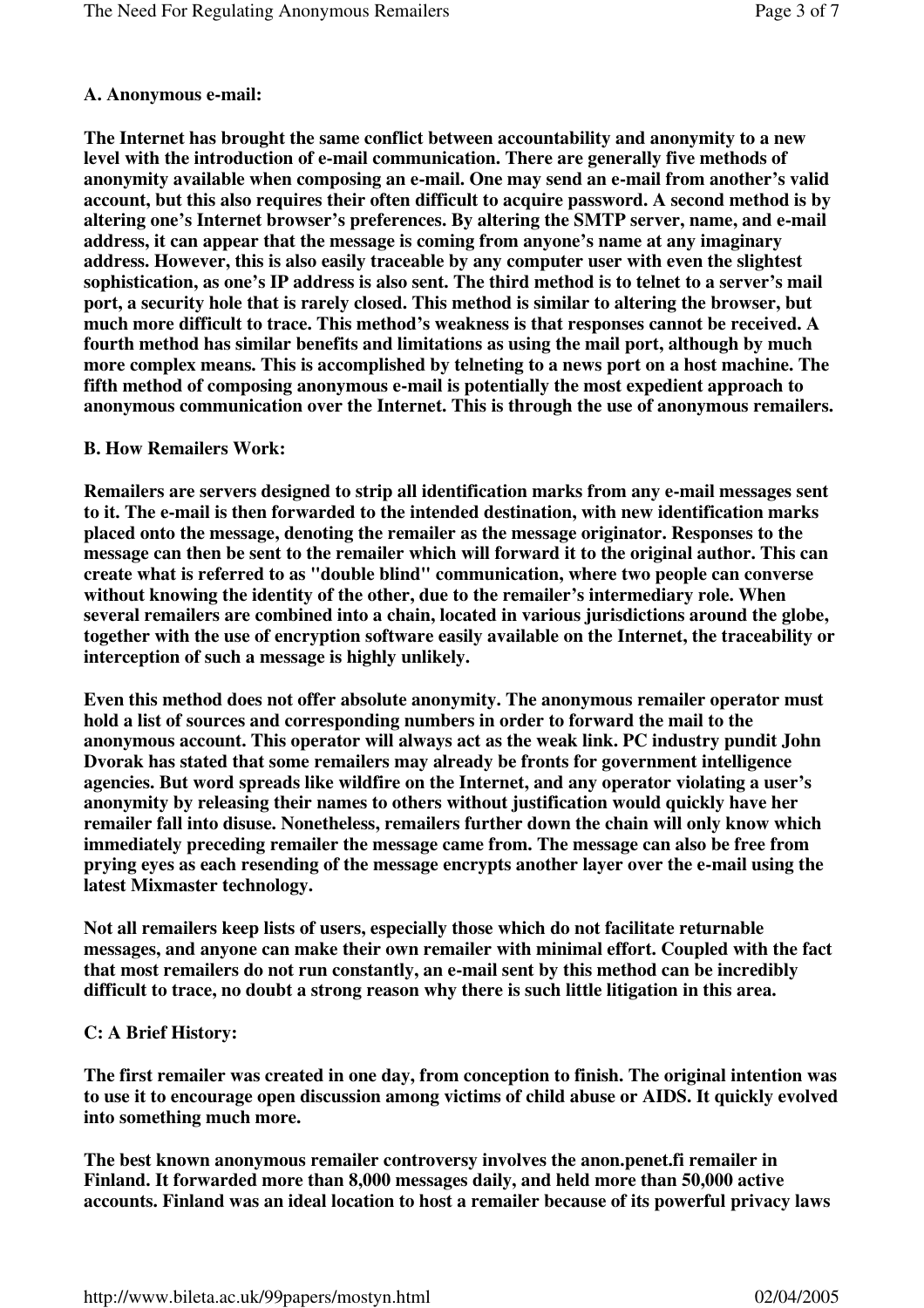**and the fact that it lead the world in Internet connection** *per capita***. The remailer operator was Johan Helsingus, who ran the service as a matter of principle, being a staunch civil libertarian.**

**A former Church of Scientology minister, Dennis Erlich, posted some of the Church's sacred texts to the Usenet through this remailer. Scientology claimed copyright in the text and filed a complaint with Interpol. Under a cloud of mistrust, due to false newspaper accusations that the remailer had been used to distribute child pornography in Sweden, a Finnish search warrant was obtained. Helsingus was offered the choice of revealing the infringer's identity, or having his computer confiscated, which carried the source addresses of the 200,000 using his service. Choosing the latter option, he shut down his operation because of the uncertainty of his future liability. Finnish police, later realizing they were misled into believing a crime had occurred in Finland, the only way to obtain a valid search warrant, vowed to be more guarded about piercing such anonymity in the future.**

**Helsingus is not alone in his concern over potential liability. Recently, some commercial remailer services have entered the scene, contrary to some skeptics predictions. But at the present time, the majority of remailers are still operated by civil libertarians, who offer a gratuitous service for the promotion of free speech. The majority of operators consequently do not have deep pockets to pay for costly litigation in an area of legal uncertainty. This has not deterred them from taking the risk nonetheless, because of their unwavering belief in the value of anonymous remailers.**

### **D. The Benefits of Remailers:**

**Anonymous remailers have tremendous potential to benefit our society. Anonymous remailers have been used by political dissidents in Singapore to criticize their government, without fear of incarceration. More recently, a Chinese dissident may have evaded State detection had he made use of such a remailer. There are Usenet discussion groups which encourage corporate whistleblowing for employees that would otherwise be unable to do so. Public health is enhanced by allowing people to discuss delicate issues without fear of being identified. Celebrities may talk as they did before discovering their fame. Those currently employed can search discretely for new career opportunities. There is also the real possibility that by eliminating gender, race, nationality, and age from a two-way communication, for the first time in our collective history there may be an encouragement of speech based on its merits and not the supposed attributes of the speaker.**

#### **E. The Dangers of Remailers:**

**Unfortunately, it is widely speculated that the majority of remailer users are not employing them for such enlightened purposes. Online defamation can be spread with the click of a button, perhaps indelibly posted because of the reproduction and storage capabilities of the world's computers. Anonymous remailers can be used for destroying valuable trade secrets with impunity, spamming, and spoofing. One well known spoof distributed by a remailer in 1994 as an AP news release, claimed that Microsoft had acquired the Roman Catholic Church for an unspecified number of common shares. The possibility of an assassin for hire system across the Internet has been imagined, while the existence of a shady corner of cyberspace called BlackNet, which deals in the purchase of information ranging from nanotechnology and chemical manufacturing to children's toys, is unknown. Perhaps the costliest illegality on the Net facilitated by anonymous remailers is copyright infringement. And its most perverted use may be in the realm of child pornography, where the traceability can be negligible compared to the use of pseudonyms on a network like AOL.**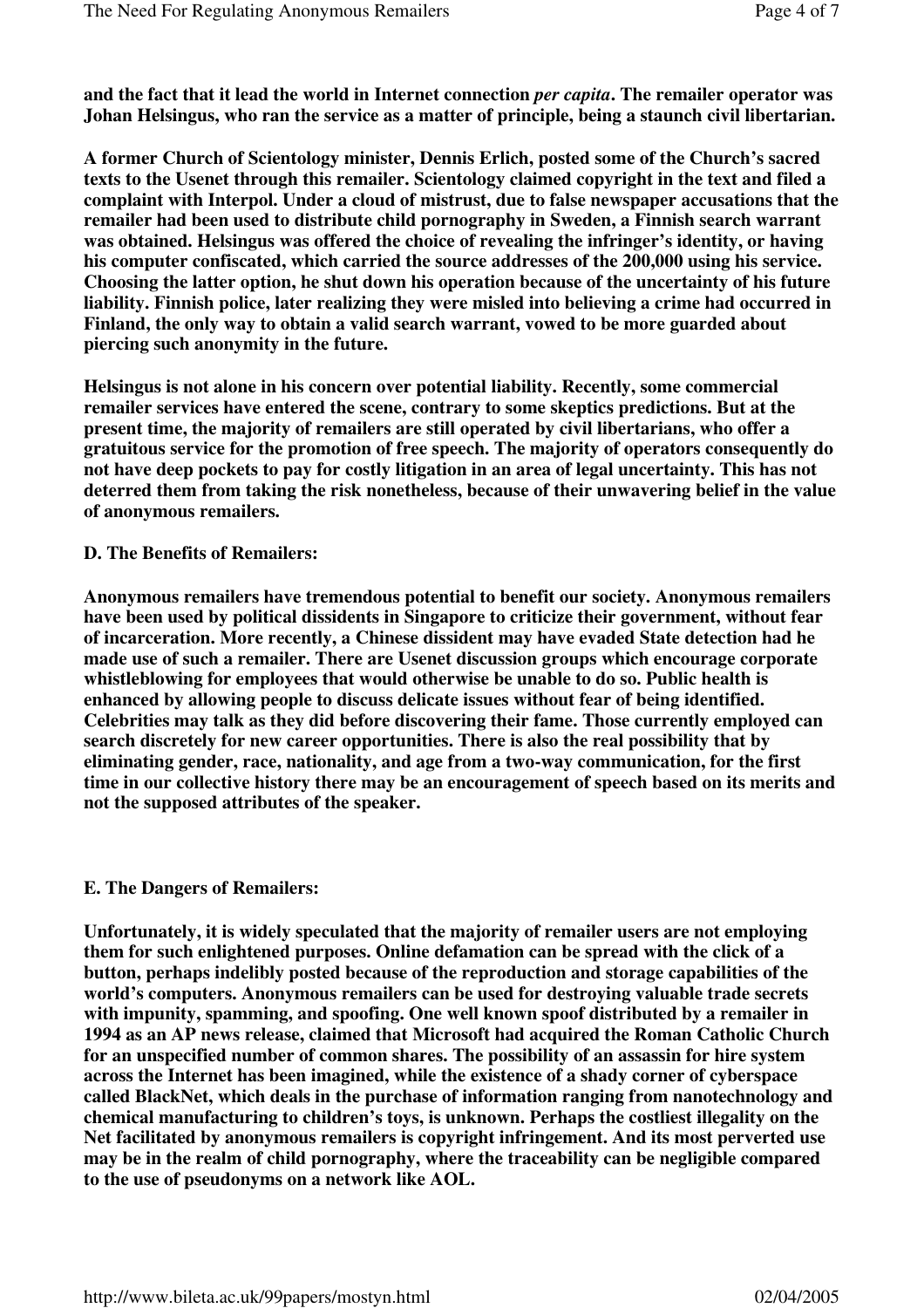## **Part III: The Great Debate:**

**Academic opinions on what to do regarding anonymous remailers have often been based on their hope (or despair) that regulation is possible. Most attempt to reach some middle ground between the defence of anonymity and the need for online accountability in an age where terror may strike from greater distances daily.**

**Specifically citing copyright concerns, Trotter Hardy advocates the legislative prohibition of anonymous remailers as the only solution. He states that this could be accomplished by attaching strict liability to remailer operators for the crimes of those that use their services. An international ban such as this could only be enforced through international cooperation, he suggests. Hardy's reasoning has been attacked by those such as Noah Levine as raising constitutional issues and for presupposing the ineffectiveness of less absolute solutions. A chilling effect would result for the legitimate uses of remailers. Furthermore, Hardy infers that a ban on remailers is possible, which could be the subject of some debate. Arguably, with today's technology, it is not. The imposing of strict liability upon remailer operators may merely push them into foreign jurisdictions where any one, or set, of countries' laws will be unable to reach them. What Hardy does recognize is the fact that the problem of anonymous remailers is an international one, and cannot be dealt with in nationalistic isolation.**

**David Post advocates that a better alternative to regulating anonymous speech is in the creation of the e-person, the recognition of a new corporate identity in cyberspace, with the accompanying limited liability. This creative suggestion has the potential to increase privacy for anonymous users of the Internet, but it is a nebulous one. Whether it is actually a viable possibility has yet to be explored. It also violates Occam's Razor, the principle that the simplest explanation is usually the correct one. Why attempt to create limited liability for criminals that had they not been using a computer would face the full extent of the law? After all, though the crimes may be, the perpetrators are not virtual.**

**Anne Wells Branscomb has put forward the thought that what is being sought may not be privacy, but merely anonymity, free from accountability. Nonetheless, Branscomb advises that anonymous remailers should not be banned, due to their benefits to society. At the same time, there should be some accountability for abusive behaviour by the anonymous and pseudonymous. She implies that the users of the net may be able to impose their own solutions to this dilemma. This concept of "self government" is dismissed by Jonathan Edelstein and Levine as unworkable at the present time. This was concluded because there is no single Internet community that could agree on some variety of legislature, the inability of an Internet jurisdiction to carry appropriate remedies, and the fact that the problem of tracing an anonymous message violating national law from its source would not be solved.**

**Noah Levine advocates an increase in the legal liability of remailer administrators for their irresponsibility as the primary method by which to balance anonymity concerns with personal accountability. He proposes to accomplish this by imposing liability on the remailer operator for constructive knowledge of the illegal acts of the remailer users, the creation of a record keeping regulation, and a safe harbour exemption for administrators who voluntarily reveal the identity of culpable users while acting in good faith. Levine further indicates that although foreign remailers exist, this should not be viewed as a reason for inaction, and predicts that such regulations will not push American remailers into foreign jurisdictions. There are several deficiencies in Levine's proposal. First of all, a constructive knowledge standard will in most cases be identical to a strict liability standard because of an operator's inability to read most messages due to encryption and Mixmaster technology. Secondly, Levine's safe harbour exemption has no concern for the anonymous user's of the remailer service right to confidentiality. It is not enough to have good faith in voluntarily releasing the identities of those who may be prosecuted abroad as political dissidents. Stricter guidelines must be**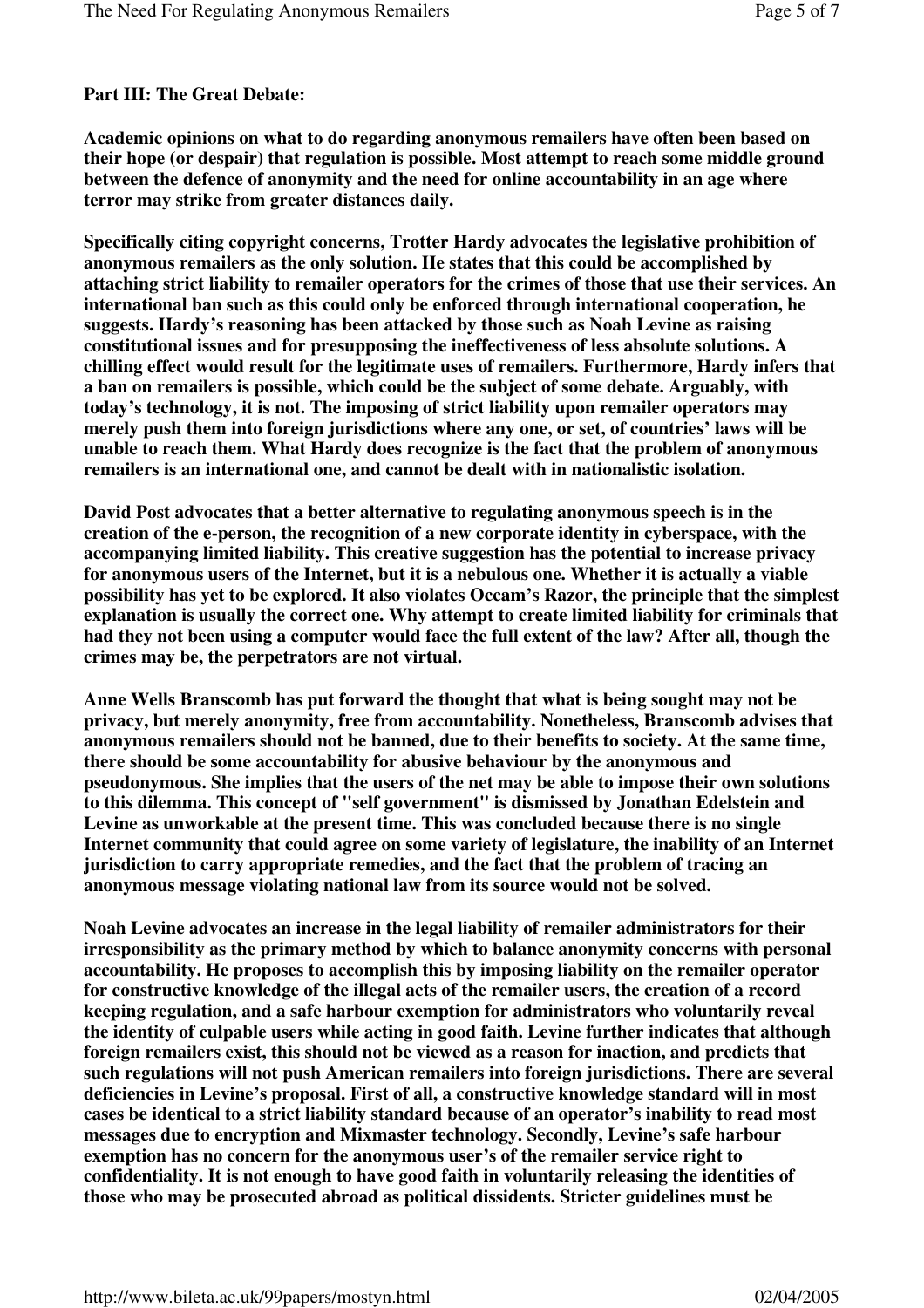**developed for when it may be appropriate to release such sensitive material. Lastly, Levine predicts that these recommendations would not push remailers into foreign jurisdictions. This assertion is likely false. If remailer operators begin to be prosecuted in a given jurisdiction, less people will serve as operators in that area. This would especially be true of administrators that operate remailers out of a sense of liberty, without payment from users or the deep pockets necessary to fight their sins in court. If there is truly a demand for remailers in the cybercommunity (and there appears to be), and operators at home are too scared to operate them, they will inevitably pop up elsewhere. This time they will have been pushed to exist free of these harsh regulations in some "cyber-crime friendly" jurisdiction.**

**It is the abusive user of anonymous remailers that must be punished, not the administrator. Levine's required record keeping proposal is essential to this extent. Presently, some administrators do not keep such records, especially those that operate remailers which cannot receive replies. Records are necessary to allow the proper authorities to find the culpable user.**

**Conversely, George P. Long III advocates a decrease in remailer operator's liability. Instead, he encourages the use of the wire tap standard to give authorities the power to request user identities. Due to the technology of the Internet, Long argues that the physical evidence can be examined by the magistrate (ie. on the public Usenet) to find probable cause before the issue is ordered. He declares that this is an even better method than currently used, as presently magistrates decide solely on the word of law enforcement officers. While this solution may provide greater privacy for anonymous users living in Western democracies, it ignores the international magnitude of anonymous remailers. Many oppressive regimes do not take kindly to internal criticism, and can easily find probable cause when prosecuting free speech crimes.**

**Jonathan Edelstein proposes that an international convention is necessary to regulate anonymous remailers effectively. Signatory nations might disclose the source of messages sent by anonymous remailer upon a prima facie showing that a crime had been committed in the requesting nation, as well as a strictly defined list of torts. Like Long, he does not advocate remailer administrator liability, and suggests it be limited to situations where remailer operators do not follow the international guidelines. Edelstein counsels that any such convention should contain a political exemption clause. He later states that the size of messages that anonymous remailers carry should be limited, so as to eliminate their use as facilitators of child pornography pictures, which are necessarily larger files than purely textual ones. Unfortunately, due to the fact that one e-mail message may travel as several small data packets and reassemble on delivery, this is unlikely to work. A larger file could be sent in several parts and reassembled later. Furthermore, technology is constantly providing greater file compaction capabilities.**

#### **Conclusions:**

**After surveying various proposals regarding the future of anonymous remailers, this paper advocates the necessity of regulation. With all the current media attention over the possession of child pornography, it is unfortunate that the question "where is it coming from?" has not been asked.(visited January 20, 1999). One major reason for its recent proliferation is the increased use of anonymous remailers by users who know their identity is safe, for the time being.**

**An international convention is required to properly enforce any meaningful regulation upon anonymous remailers. This may be advanced through the adoption of bilateral and multilateral agreements between nations until a truly worldwide agreement is conceivable. Remailer operators should have their liability limited to not following the international agreement in order to gain their assistance in apprehending the true perpetrators. Required record keeping must be included in any agreement to easily identify those that abuse the**